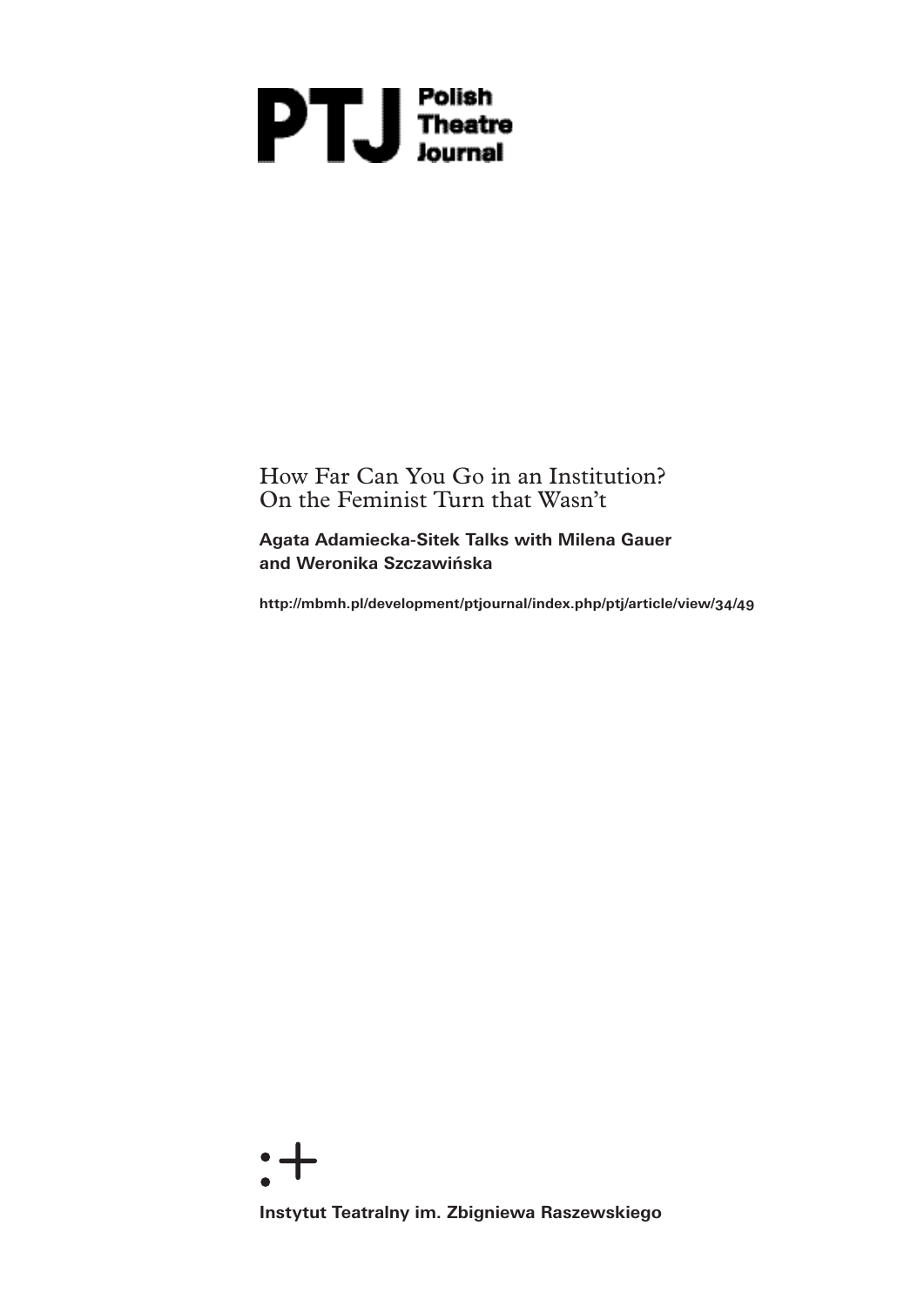# How Far Can You Go in an Institution? On the Feminist Turn that Wasn't

**Agata Adamiecka-Sitek Talks with Milena Gauer and Weronika Szczawińska**

**Agata Adamiecka-Sitek:** We're talking after a reading of Aleksander Fredro's *Ciotunia* [*Auntie*],<sup>1</sup> in which both of you appeared on stage, taking the liberty of presenting an extremely loose treatment of a theatre work the Poland's so-called Grandfather of the Nation. To put it plainly, you took this opportunity to repeat a story, one which everyone knows to the point of boredom, about the oppression that women experience in the theatre – the most misogynistic institution of western culture. At the end, you apologized to the audience, retreating with uncertain step. As I understand it, you were ashamed of this tasteless outburst.

**Weronika Szczawińska:** Ashamed?! Of course it was shame. This is humiliating. As long as seven years ago, when we performed *Jackie* based on Elfriede Jelinek's text, the situation was embarrassing, because what kind of a show is this, what kind of a subject? And now, when we return to that experience – and after several years where, in Poland, everything on the subject of women on stage and in general everywhere has already been said – this is a real embarrassment. Regardless of the occasion, the project, the assigned subject, we come out with this same old song of ours....

But what's deeply humiliating is what's happening in Polish theatre and the discourse that accompanies it. An era of suspect triumphalism has begun. For some ten years, we have known that 'Polish theatre is women', that we have ever more female directors who work on all stages including the important, fashionable and prestigious ones, even those called 'national'. So we have conducted an efficient and superficially feminist shift in the theatre – and it's all done.

But Milena and I are convinced that in fact nothing like that has been accomplished. That in the end feminism in Polish theatre is useful primarily as a promotional PR strategy, switched on when clear identification situating a cultural product in the right context is needed.

That means that the situation is truly bad. The shift has happened, and nothing has changed. All of its momentum was absorbed by the media logic of attractive identity brands.

<sup>1</sup> The staged reading was part of the project *Fredro. Nikt mnie nie zna*, which took place in the Zbigniew Raszewski Theatre Institute through the 2014/2015 season. Younger and mid-generation directors prepared readings of rarely staged texts by the playwright Aleksander Fredro (1793–1876), whose most popular comedies are staples in the repertoires of Polish theatres.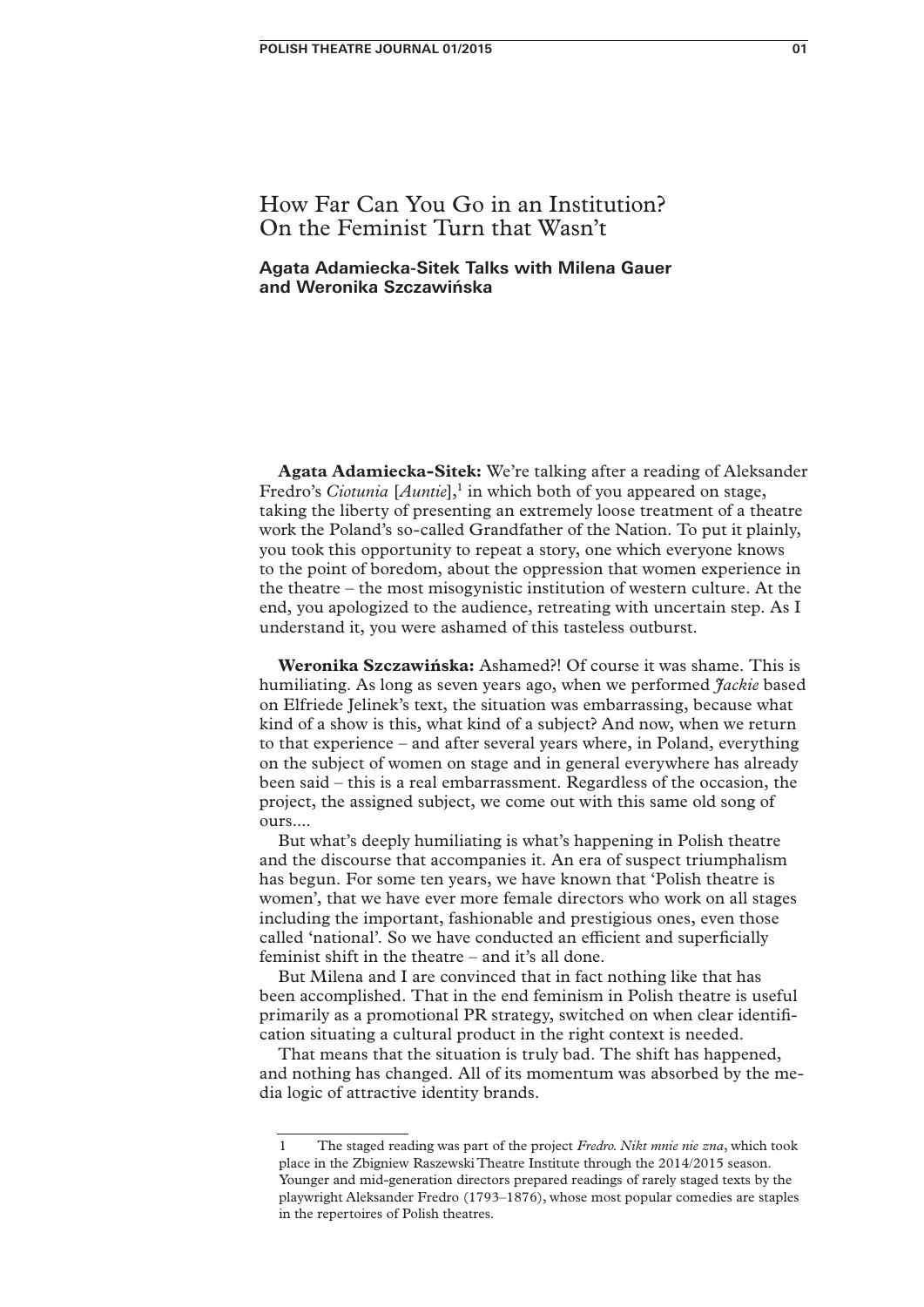**AA-S:** Let's try to describe exactly what happened, as part of what you describe as this pseudo-feminist shift. How and when was it neutralized? Has all of its energy really been captured by neoliberal logic? After all, it can't be denied that female directors have entered Polish theatre, that they have been noticed. It started with Anna Augustynowicz, counted as one of the 'younger, more talented'...

**WS:** ...and later there was a flood: Maja Kleczewska, Monika Pęcikiewicz, Monika Strzępka, Agnieszka Olsten, Aldona Figura. They came into the theatre at about the same time, and right away this phenomenon started to be bruited about. We have women who direct! A distinct, strong phenomenon, that can be given such a nice name! All the more so as female directors kept arriving: Barbara Wysocka, Natalia Korczakowska, Ewelina Marciniak…

**AA-S:** Weronika Szczawińska, Marta Górnicka. It's undeniable: There appeared a group of female directors, whose work in theatre was noticed by critics. What's more, Monika Strzępka is a woman who at the moment constitutes the dominant model of critical theatre in Poland. She holds the title of the top director of Polish political theatre.

**WS:** Exactly, this woman holds the title of top director! I understand it's no coincidence you used the masculine form of the noun [in Polish]. Let's note that Monika Strzępka is never talked about in the context of the feminist shift in the Polish theatre. Her name consistently fails to appear in critical texts analysing Polish theatre in the gender or feminist framework, or dedicated to female directing. I wonder why, considering that her productions usually take these questions into account; sometimes they work very strongly, as in *Niech żyje wojna* [*Long Live War*], sometimes they're the main theme, as in *Położnice Szpitala św. Zofii* [*The Birthing Mothers of St. Sophia's Hospital*] or in *Courtney Love*. I think it's because of the position of Monika Strzępka, which is too strong for her to fit anymore in the feminist context. That's reserved for debutantes, outsiders, new revelations: figures who even if they draw attention are still more or less marginal. A woman who has such a high position in the hierarchy, in the general consciousness, automatically drops out of the feminist category.

**AA-S:** I think it's not insignificant that Strzępka can't be mentioned without also mentioning playwright Paweł Demirski. They're a particular kind of hybrid, not even a creative team, more like a single creative organism. It's very hard to say where and how the division of labour runs between them. Strzępka states that she's first of all the implementer of Demirski's texts and the meanings written into them; that she works with actors so that it will be about poetic texts, where rhythm and phrase cannot be disturbed because meaning will be lost. But that is a shockingly traditional arrangement – with the author-man as the creator of meaning. Still, returning to our reconstruction of the feminist shift in the theatre: the rest of the female directors we named have also entered the mainstream, and in a different way from how it happens in the case of theatre that's programmatically feminist, which usually has a counter-cultural character and functions on the edges: on the margins, as bell hooks puts it, proving the political potential of this positioning.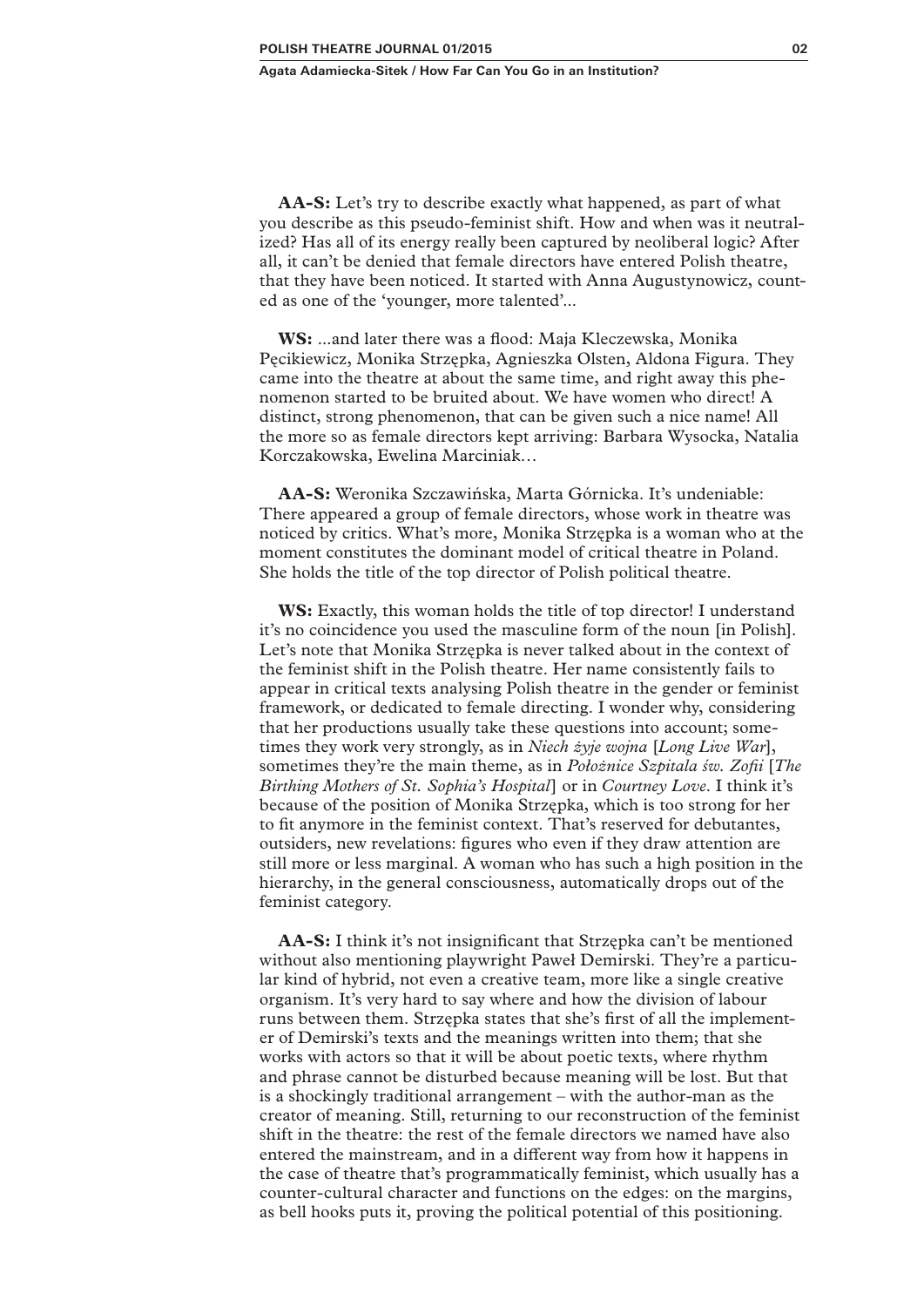Some of them consistently take up gender themes. It's not a transparent question for any of them. I may be wrong, but it seems to me that against the backdrop of European theatre – at least German theatre – Poland's stands out in this regard.

**WS:** Yes, I agree. This is a visible phenomenon.

**AA-S:** It's also visible in relation to contemporary European theatre, and to the history of Polish theatre. In the research project HyPaTia, carried out in the Theatre Institute under the direction of Joanna Krakowska, we examine this question carefully and we see how few women have directed on  $-\text{let's call it by name } - \text{ on stages that count}$ in Polish post-war theatre. And how few women's texts were published and staged. Here the change is striking, evidenced by the special volume published by the journal *Dialog*, with a selection of plays written by women and published in this jurnal in recent years.<sup>2</sup>

**WS:** That's right, it can't be denied that something is stirring; the things you're talking about are a sign of some kind of real change. But looking from the perspective of the entirety of Polish theatre, it's still a terribly narrow phenomenon. Visible and amplified, a PR event, as I said – but still very exclusive.

**Milena Gauer:** Let's think about what's happening in Polish theatre aside from several progressive companies. The reigning figure is that of the woman who throws her head back, grabs her breasts and gives a drawn-out groan, or throws off cascades of laughter. We tried to show that this evening – *Auntie* in a theatre in a city with up to 200,000 residents. These stereotypes work strongly: actresses know what's expected of them, the audience is happy. This is particularly visible in popular farces. And on the other hand, there is almost no herstory. We have row after row of *Hamlets*, *Kordians*, *Konrads*, *Kartotekas*, *Śluby* [*The Weddings*]. Stories of the hero, his buddy, his father and of course his lover, maybe his mother. Plays [written by women] get printed in *Dialog*, but this doesn't particularly change the realities of such theatre.

Weronika and I tried several times to get to an affirmative, subjective female character. With varying effects. In *Noże w kurach* [*Knives in Hens*] we searched for a female voice, for our own language separate from the male narrative. We ended up with a little girl tapping her foot, who tries to speak on her own behalf, despite being constantly ridiculed by male heroes of the production. Interestingly, the mocking of the heroine/ actress started out completely spontaneously in rehearsals. We analysed this situation, and it ended up making it into the show. In *Moja pierwsza zjawa* [*My First Phantom*], the girl becomes truly impolite and ornery she wants to take the masculine narrative by storm, and to some degree she manages to do so. The problem began when we tried to transition from a little girl to a woman. In *Kama Sutra. Studium Przyjemności* [*Kama Sutra: A Study of Pleasure*] Klaudyna appears, inspired by the stories of Colette. Self-aware and affirmative. I remember how hard that was; it would have been much easier to build on opposition, struggle with something, break

<sup>2 &#</sup>x27;Najlepsze z najlepszych. Dramatopisarki dekady', *Dialog* (Kraków-Warsaw: Instytut Książki, 2012).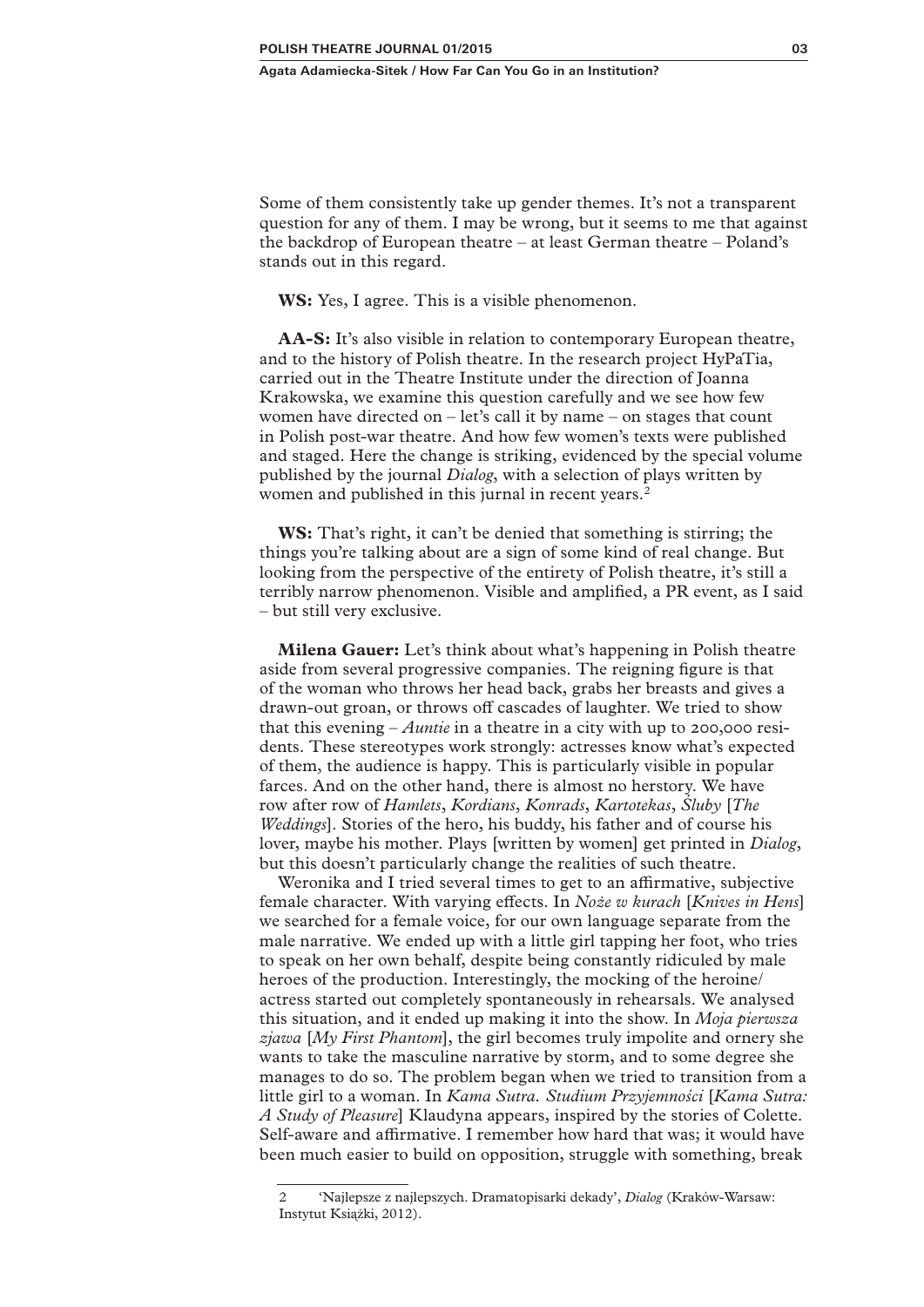the shackles, hinder and hamper. A woman proud of her body, sensibly looking at the world and at people, without trauma, envy, hysteria, turned out to be a real challenge, and still today I have a feeling that I'm not fully satisfied with that production.

**WS:** Let's think about today's Polish theatre from the perspective of actresses; about a theatre whose hard core still remains a theatre of male directors and its immovable ironclad hierarchy.

**MG:** There's probably no more oppressive relationship than the director-actress relationship in the institution that is repertory theatre, with its roots in the 19th-century tradition. And this remains the most universal and stable model of theatre in Poland, in which every sexist and misogynistic practice flourishes.

**WS:** I agree. And as a result, it seems important to me to ask two questions. First of all, has the emergence of this group of female directors changed anything for actresses? Or more broadly – has it reshaped Polish theatre at all in its everyday practice? Second, was this feminist shift not so visible precisely because it was achieved in the most publicly displayed and simultaneously most obvious field of discursive authority, directly related to the position of the director, and not in the field of institutional practices where unrelenting, widely distributed and invisible violence is carried out?

**AA-S:** That would mean that female directors, even if they take up feminist subjects, haven't transformed the institution at all. They have only taken the place that earlier was reserved – with few exceptions – for the male director, still defined in the modernist paradigm, as the 'artist of the theatre', who calls into being a separate world and who, as a result of his almost divine prerogatives, has at his complete disposal the team of workers that are subject to him, who in theatre schools are trained after all to be perfectly submissive instruments. The only thing that counts is the supreme authority of the company director, almost certainly a man. In the distribution of power within the institution of the theatre, nothing has changed. This group of women has simply managed to jump into the old arrangement – they're the ones who have managed to pull it off – but their appearance there hasn't changed anything in the institutional practice of the theatre, or in its ideological framework.

**WS:** That's how I see it. We have managed to change very little. For example, tech crews have gotten used to the idea that a director can be a metre and a half tall and wear a skirt. Maybe sexist jokes are told less often. But it doesn't seem to me that any decisive change has taken place – either within the institution or in the symbolic field. I think this is the situation we're dealing with: If some kind of women's subject is staged in the theatre, it happens most often through a particular discourse of the body, and independent of whether the director is male or female, it turns out that this female body is something that is very much out of order. It even seems to me that female directors themselves have raised this subject. For example, what happens with the female body in Maja Kleczewska's productions could just as easily take place in the traditional theatre of the male perspective, because these bodies – seemingly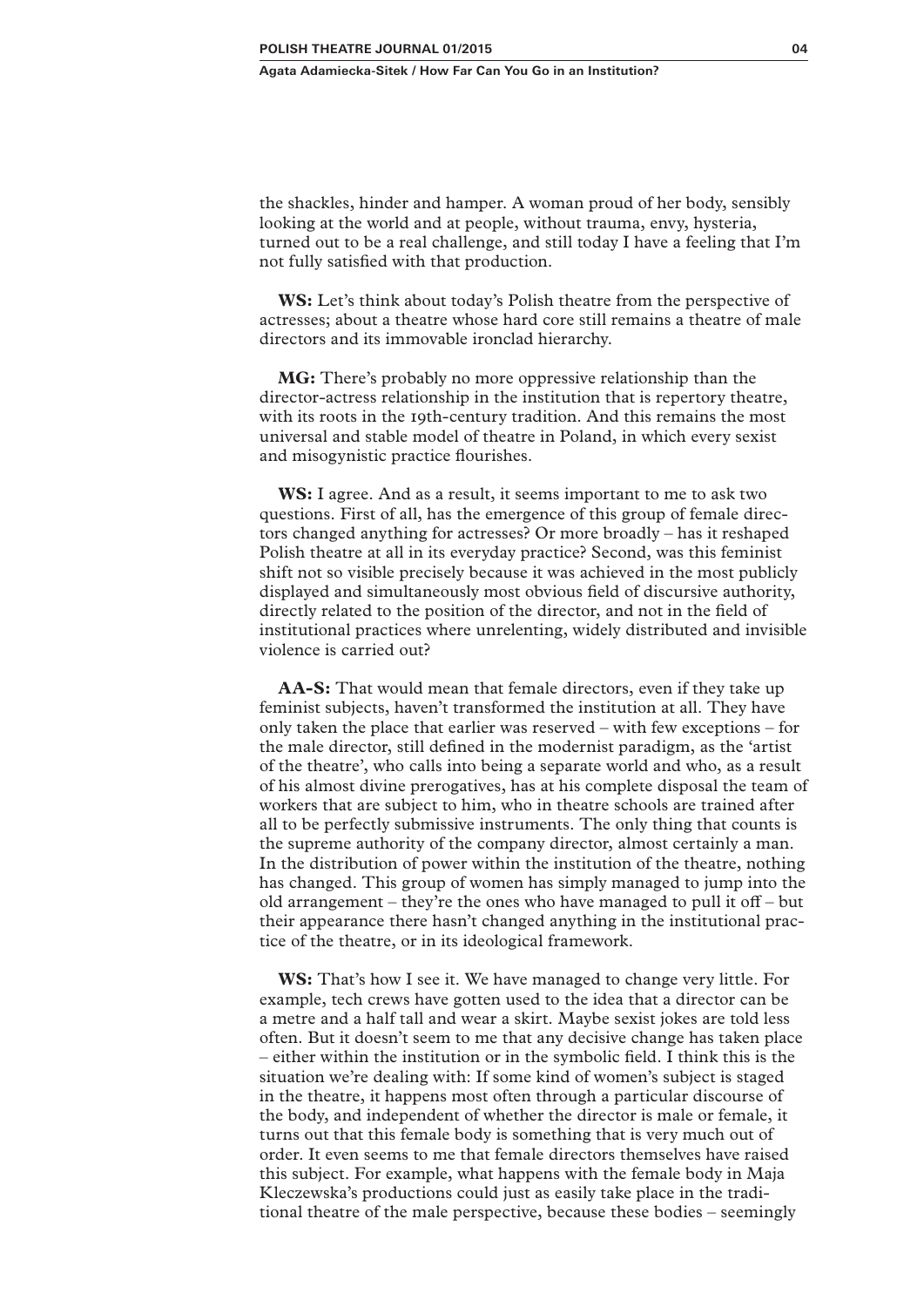transgressive, ripped out of patriarchal control – are bodies that are constantly mistreated and pushed into the spectacle of hysteria. Ever since Kleczewska's *Phaedra* I have had the unshakeable conviction that they work for only one purpose: for the image of the woman as victim.

This tortured body in the theatre brings us great pleasure. Polish theatre and Polish theatrical criticism have great love for these trembling anorexics in over-high heels; they adore convulsions and vomiting, shoving food into lips and spitting it out, shattering on sheets of plexiglass; the uncontrolled, spastic scream. In short: it very much likes to look at the female body as a dynamic object. And that is why I don't feel any particular connection to female directors in Polish theatre, and I don't believe in the effectiveness of the feminist shift caused by their presence. Instead, I feel a strong connection with women I've worked with: dramaturge Agnieszka Jakimiak; female set designers; graphic designer Izabela Wądołowska, designer Natalia Mleczak, Dagny Szwed; with actresses. I have the feeling that in repertory theatre, I have managed over time to create a type of women's collective. Of course, I could say the same about the male collaborators with whom I share key convictions. But here we happen to be talking about women.

**AA-S:** It's a sort of diversionary tactic, a sabotage operation within the bounds of a patriarchal institution. This dimension of work on a production that Agnieszka Jakimiak called the creation of a micro-institution.

**WS:** Yes. Sometimes it works. Though I've had the experience of hearing from the company director that more than two women on the crew of a production is too many. That it's a kind of disrespect. 'A female director and dramaturge, okay, if you must, but do we also need a female choreographer and set designer? This is starting to look like some kind of a demonstration. It's somehow not serious, unprofessional. I won't have this kind of cheap ideology in my theatre.'

**AA-S:** But is it possible to want more, not just a small act of sabotage, which additionally is so easy to block? Can such a takeover apply to mainstream institutional theatre? For several dozen years, feminist artists have been wondering about this, finding various formulas, yet all of them ad hoc and powerless against the backlash. Luce Irigaray advised giving up on theatre, which in Western civilization arose as an institution of a single gender – the male, because that's how ancient Greek theatre can be described – and which has always fanatically served the patriarchy.

**WS:** I'm now testing my attachment to the institution from another side, not only the artistic one, as an employee of the Bogusławski Theatre in Kalisz. So maybe I shouldn't complain, because somebody could say that I'm now in some kind of position of authority. That's true – but you also have to remember that the institution in its current form has taken shape over decades, and it can't be changed so quickly. In Kalisz we're definitely trying to take this aspect of institutional violence into consideration.

Maybe we should also talk about what is bringing an exciting change in this area in Poland today. I'm thinking of, for example, dance. This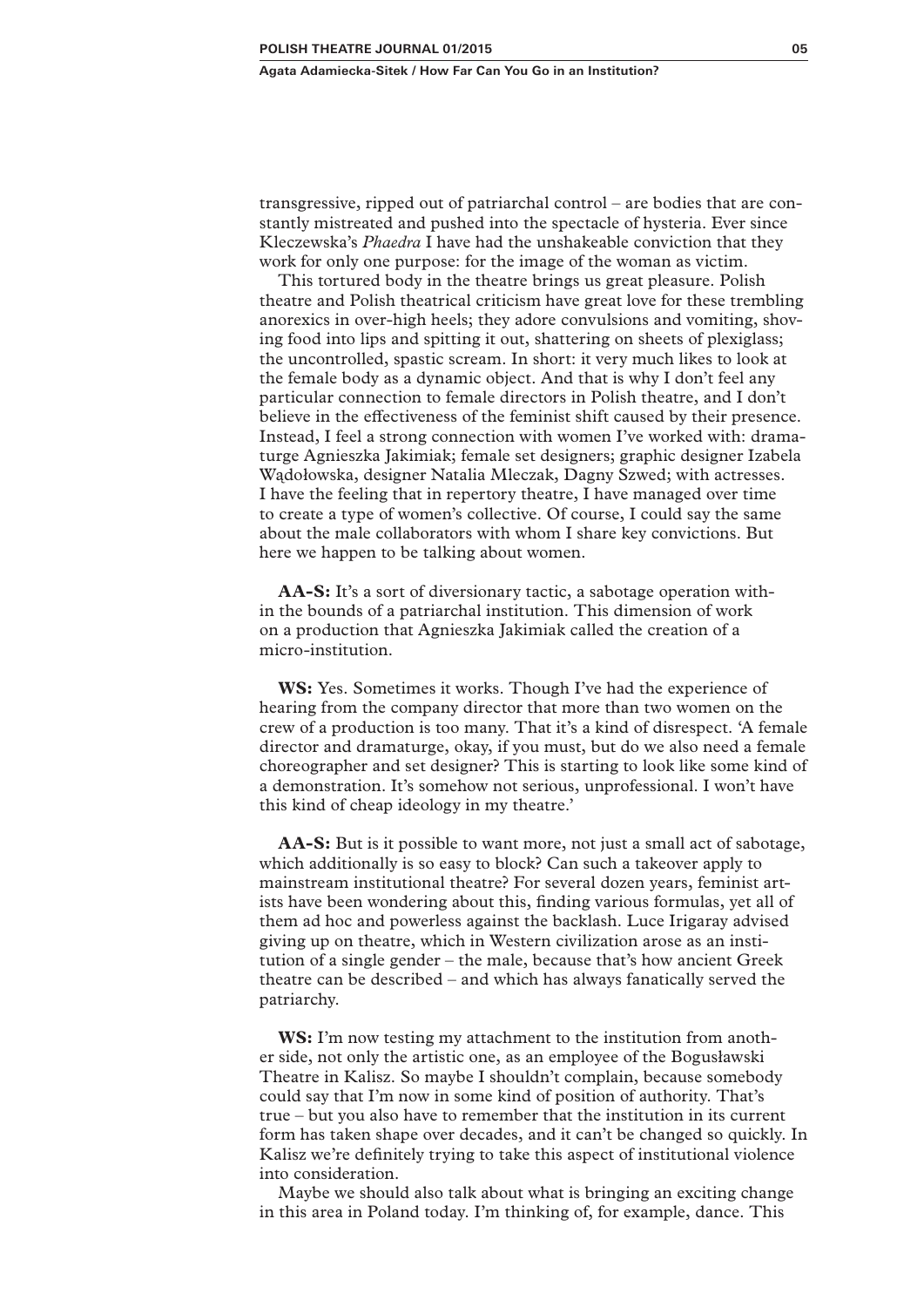whole gang of new female dancers, choreographers, performers, curators has something to offer that actually contains subversive power. Something that seems to me to be not just critical work, but also a positive proposition, which we're so lacking in theatre. They often achieve this by being completely audacious.

Here I would mention two solo dance pieces. The first is Agata Maszkiewicz's *Polska*. Maybe this isn't an offering aimed at recovering the subjectivity of the female body on stage, but through her audacity and deliberate use of abject images, Maszkiewicz really does transgress something. A beautiful and innocent-looking girl, in a skimpy athletics outfit in the national colours throughout the entire show – if we can call it that – contorts herself on stage, taking up strange, misshapen positions. She becomes a sort of incomprehensible body, with ill-defined limbs, deprived of her head. At a certain moment she's positioned so that her buttocks, which she's moving strangely, look like her breasts. All of this is unbearable, impossible to take. You have the desire to interrupt this obscene performance, to demand that the body immediately receive back its 'natural' shape and movement. A nationalist-sexist bombshell in the most paradoxical version of a sports show is revealed and disarmed, but in such a way that all the pleasure that we have ever felt looking at the supple bodies of female athletes running for a medal for Poland comes back to us in the form of unbearable embarrassment.

And then Maszkiewicz takes the microphone and starts to make the most inappropriate, repulsive jokes. Then, in extreme abandon and at the same time automatism, she on all fours 'dance' perform to 'Sympathy for the Devil' somehow made up entirely of friction moves. 'Somehow' – because Agata's solo is first and foremost a game with the viewer's vision. You see what you're accustomed to. It seems that here the body is forced to the edge of endurance. And it all ends with a Polish folk dance, which she dances for us lightly and joyfully, with a sweet smile on her face. You look at this and you're in shock. The whole time you're wondering whether it's some kind of innocent gymnastic exercises, or something extremely obscene. For me it was radical and liberating. And simultaneously light and – as I said – audacious. Nothing of victimisation, none of these spasms.

The other solo is Agata Siniarska's *Śmierć 24 klatki na sekundę, czyli zrób mi tak, jak w prawdziwym filmie* [*Death at 24 Frames per Second, or, Do It to Me Like in a Real Film*]. This is a sort of anti-choreography, a series of prepared, static images inspired mainly by Godard films. Siniarska looks exactly like a woman taken out of the frames of these films: her hairstyle, heels, tight dress, all the accessories of a woman of glamour – 'beauty as beauty'. Freezing in successive poses, the dancer prepares iconic gestures that 'make the woman'. This is strongly associated with Cindy Sherman's *Untitled Film Stills*, and at the same time it refers to Brechtian gesture – interruptions and pauses of the action, which open up the space of critical analysis. Unlike in the case of the photographs, though, here we're dealing with a live body, which introduces an aspect of obscene strangeness.

At a certain moment we realize that she has her lips open the whole time, and there begin to emerge and grow inarticulate sounds. It's not a voice, more like some kind of sighing, groans or murmurs created thanks to the work of the diaphragm – pulsating, persistent, accompanying every breath. Simultaneously somatic and mechanical. An extreme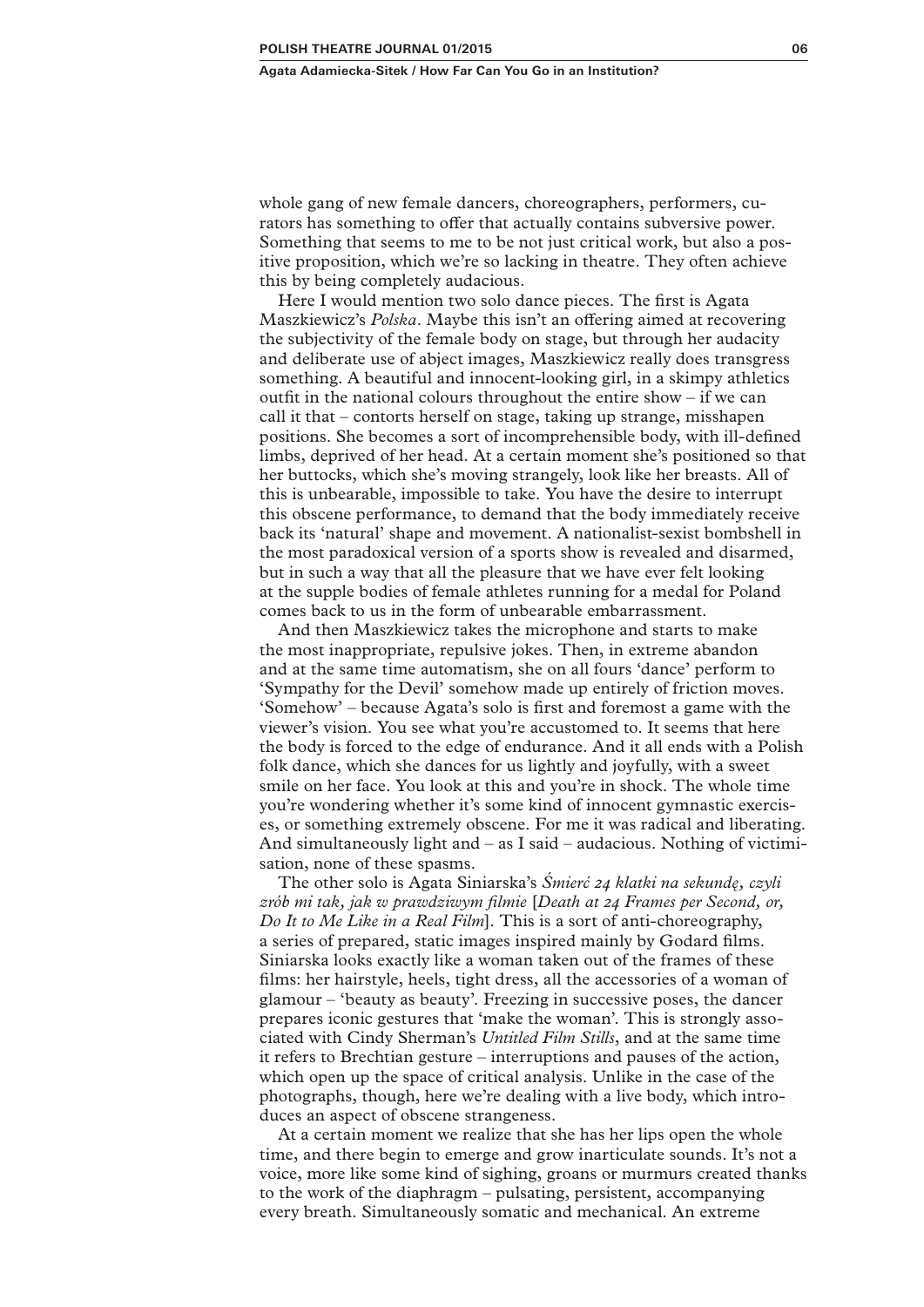tension is created between the image of the body frozen in an attractive pose and the phonic sphere, which indicates the body pulsing with life. Life, obscene and imprecise, pulsating within the body, under its smooth and beautiful surface, arising from the space of strangeness, radically other. At a certain moment, from the open, constantly unmoving lips of the dancer, saliva begins to drip.

Of course, here we have the whole package of feminist theory, with Laura Mulvey front and centre. We have revealed the situation of a woman brought into existence, seen through the objectified male eye. A woman existing through being looked at. In this anti-choreography, we have made clearly visible the principle that women don't act, but appear – always in the appropriate pose, always in a perfectly carnal stylization. But – and this is very important for me – for all this strong, openly feminist statement, the production is light and amusing, just like Maszkiewicz's *Polska*. Every so often the audience bursts out laughing, as Siniarska takes on successive poses of a woman being lusted after. In this there is a girlish and  $-$  I'll say it again  $-$  audacious strength; there's fun.

**AA-S:** Isn't this critical success partly because the two of them are doing it to themselves, eliminating the theatrical situation of using somebody else's body, which applies to actors regardless of their gender? The structure of theatre and the hierarchy of power peculiar to it reflect the fundamental cultural principle of appropriation and use of the female body, and depriving women of their position as subjects. In the case of women, because of their specific exhibition on the cultural scene, the exchange into the object of relentless ogling, constant desire/possession by the male gaze, this structural homology between theatre and culture operates particularly drastically. This must be why it's so difficult to take over the medium of theatre for feminist-emancipatory purposes. Both these artists at least partly make it out of this trap.

**WS:** Yes! That is definitely fundamental; that's where the strength of this offer flows from. That's why I have the feeling that female choreographer-dancers are a step farther than we in the theatre are.

**AA-S:** It recalls the situation of radical feminist performance of the 1970s. Only then it was about recovering the body, which was to be a freeing of the residue of femininity from the cultural trap. The creators of the performances you're talking about don't have any essentialist temptation. It's all based on deep consciousness of the mechanisms of culture, and readiness for the critical game. Also a game in the sense of fun and pleasure, thanks to which the trap of victim-ism is avoided. In a word: these are post-feminist productions, or maybe third-wave productions, which don't just successfully depict the system, but also bring a constructive proposal. They show that women can feel good in this reality, can spread themselves out in it thanks to their courage and sense of humour, and thanks to knowledge used in creative action.

**WS:** I have the feeling that we're approaching the heart of the problem. Maybe the oppressive mechanism can't be defeated at the level of representation, because it's encoded in the very principle of work in the theatre. Framing it this way allows me to understand why I very quickly felt that I must depart from simply taking up these subjects, that looking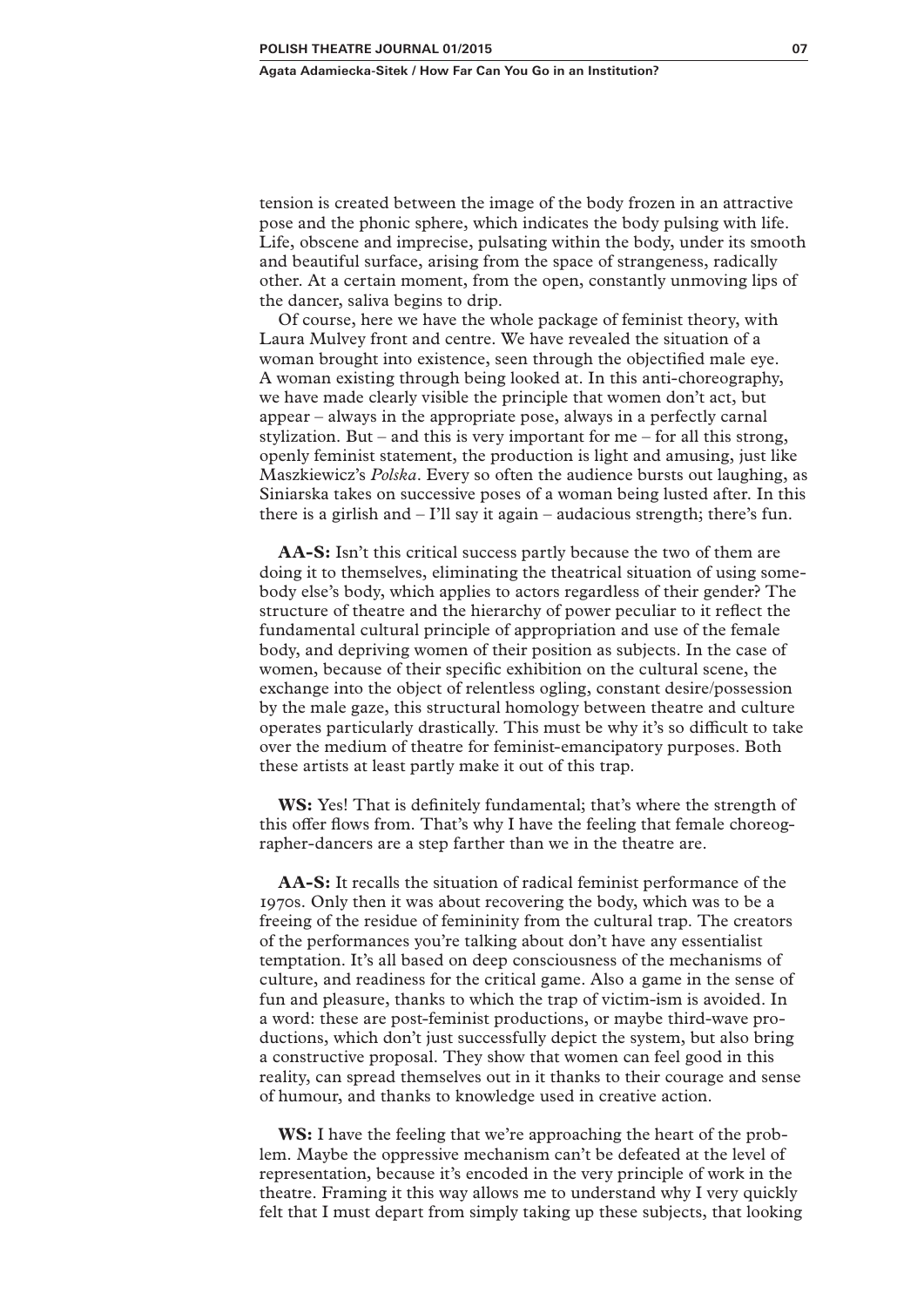#### **Agata Adamiecka-Sitek / How Far Can You Go in an Institution?**

for another representation of the female body on stage doesn't lead to anything, that I simply don't have any idea how to do it. That none of us does. And we're in a situation where we've read all the texts you need to know, where a few important things have been written on this subject in Poland then certain productions have emerged – we've finished the lesson, and so what? What's the next step? Well, exactly: we don't know. Milena and I could still be playing that phantom  $\hat{\mathcal{J}}$ *ackie* today – I say phantom not only because it's a production that has dropped off the marquee, but also because our *Jackie* from the beginning was such a particular undead object, which constantly haunts us – because it's still current. The deadlock we're in with this 'feminist shift' is precisely the grave where Jackie is embedded – and to which she invites us.

The situation now is that people who are interested in changing theatre and recovering it on behalf of true emancipatory work have begun to intensively analyse the area of relations of institutional work and practices. We have the feeling that this is the path to return to feminism, though of course here it's not only about feminism, because it's about connecting feminist discourse with other fields of emancipation. This is literally an institutional obsession; we're possessed by this subject: how to dismantle the hierarchy in the theatre; how to reveal and change the relationships of power, the distribution of prestige and finances; how within the framework of institutional theatre to decolonize the collaborators who are subject to the director, how to build a creative collective? First and foremost: how, within the framework of repertory theatre, to engage actors in the emancipatory process? This seems to be the most difficult task.

**AA-S:** That's why I believe director Oliver Frljić's proposal is so important, which has at its heart the creation of a true collective of political entities, of which each takes a position in its own name, having the right to question the authority and power of the director. This collective is not directed in this by the principle of consensus, because this is always based on exclusion and on hidden violence, but it acts in the field of revealed conflict. Repertory theatre is here a perfect space for critical operations, because in such theatre there exist teams that have worked together for years, treated as ensembles, meaning literally a team that is as attuned to each other as an orchestra, which is to be subject to the principles of discipline, subjection and full availability.

And in reality, here there are worldview and ideological conflicts similar to those in society. A repertory theatre's company is a metonym for society, and Frljić makes political use of this. He also enters into a strong confrontation with the aesthetics of that theatre, showing that it is part of a certain regime of institutions, serving a certain class system and national ideology.3 The institution couldn't withstand such a well-aimed attack, and responded with preventative censorship. Nevertheless, I believe that this time too censorship will turn out to be counterproductive – as Judith Butler puts it – and in the end it will cause a broader and more intensive presence of the forbidden act, in this case the forbidden model of work and institutional criticism par excellence. In November,

<sup>3</sup> For more see Agata Adamiecka-Sitek 'Poles, Jews and Aesthetic Experience: On the Cancelled Theatre Production by Oliver Frljić' in this issue of *Polish Theatre Journal*.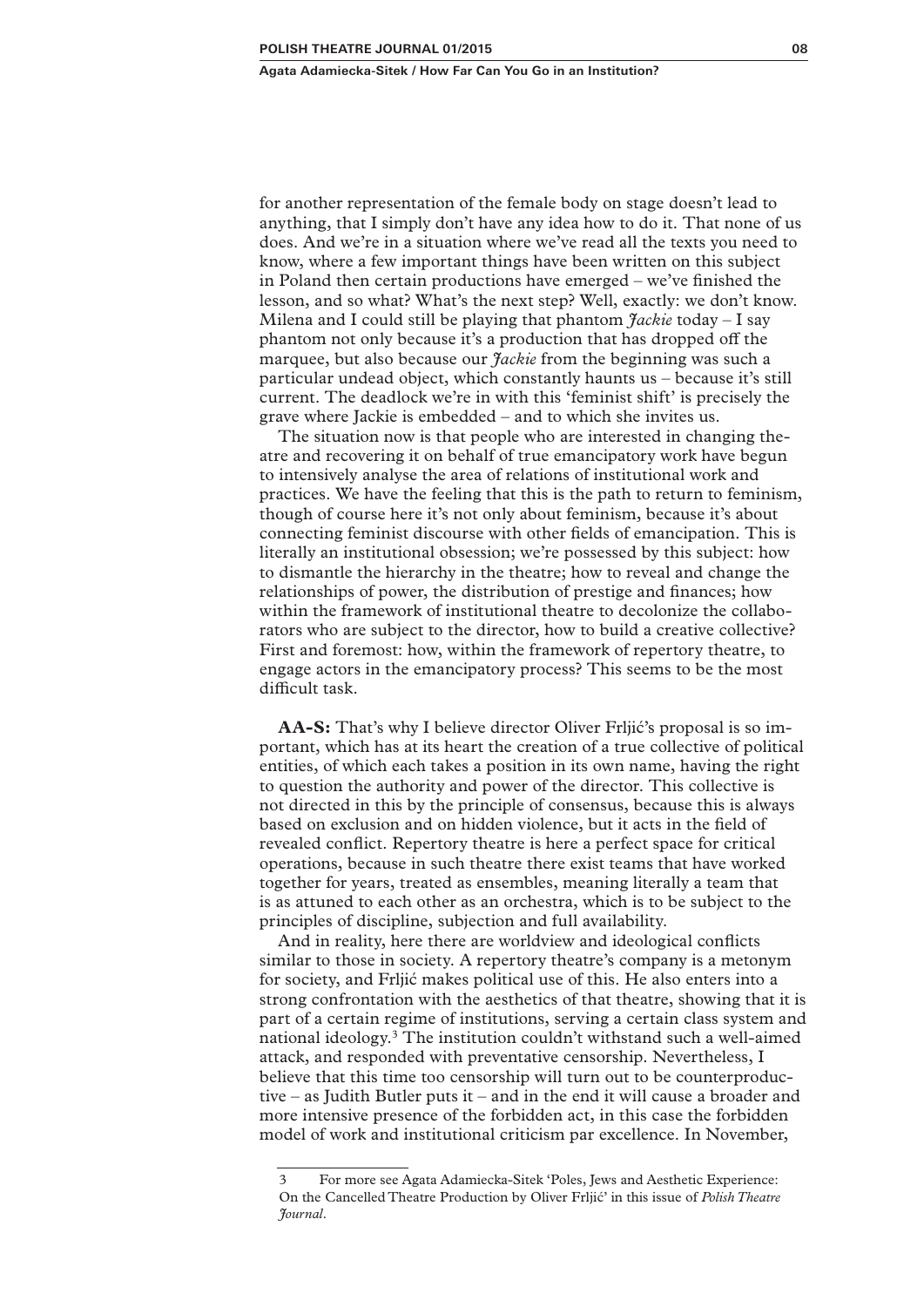Frljić staged a performance as part of the Kraków project POP-UP. In 2017, he will be the curator of the Balkan idiom at the Malta Festival in Poznań. Other offers of work in Poland are being prepared.

It seems to me that for feminist thinking about theatre and more broadly, for the project of change in the model of institutional theatre in Poland, Frljić's proposition is uncommonly inspiring.

**WS:** Yes, this is very inspiring – it's important that in the Polish context somebody has finally dragged this topic to the surface. But it must be recalled that this proposal is also connected with the need to question one's own positions. That doesn't always work out, but you have to try. I think that only now am I starting to understand more broadly these hierarchical complexities that we're discussing. Earlier the matter seemed to me to be simple, more tied to the rules of representation.

**AA-S:** Let's note that both in the case of the dance productions you referred to and in the case of Frljić's work, what's fundamental are the shifts that are achieved in these works with respect to the classical rules of the theatre medium. The real work goes on not so much at the level of representation as at the level of the model of communication and the structure of the medium. At the meta-level, though of course with a strong connection with the discursive layer of presentation.

So they would be examples confirming the thesis put forth by Paweł Mościcki in *Polityka teatru. Eseje o sztuce angażującej* (2008)4 – a very important book, which, I have the impression, was ahead of its time. In writing about his understanding of engaged theatre, Mościcki didn't have interesting examples in Polish theatre that he could use. Today, the analytical part of the book could be presented completely differently, but the categories proposed are based precisely on the recognition of structural homology between art and societal reality, which would mean that in making a revolution in art, we make a change in the social space. So it would be about work on new models of communications, reconfiguring the existing rules in such a way that the current dividing lines disappear, along with the hierarchy and power relationships that are implied by them, so that the possibility opens up of taking new positions, which earlier for such entities weren't accessible or even imaginable. Thus what's in the foreground is a particular sensitivity to one's own medium, meaning not only to the language of the theatre, but also with regard to the entire theatrical 'equipment', which is produced by the discourse of this art.

This is precisely what we need today in Polish theatre. Only when we transform institutional theatre itself and the work methods accessible within it and its aesthetics – because these are closely interlocking fields – can we, with the help of this theatre, change reality. And this in turn leads us to very concrete proposals for the democratization of the system of financing public theatre and the opening of opportunities for other organizational models: production houses, impresario theatres, umbrella institutions that would give institutional security to various groups and collectives working according to their own principles. And here it's not about grant-based pathways of financing that destine people to extremely

<sup>4</sup> The first chapter of Paweł Mościcki's book is published in translation in this issue of *Polish Theatre Journal*.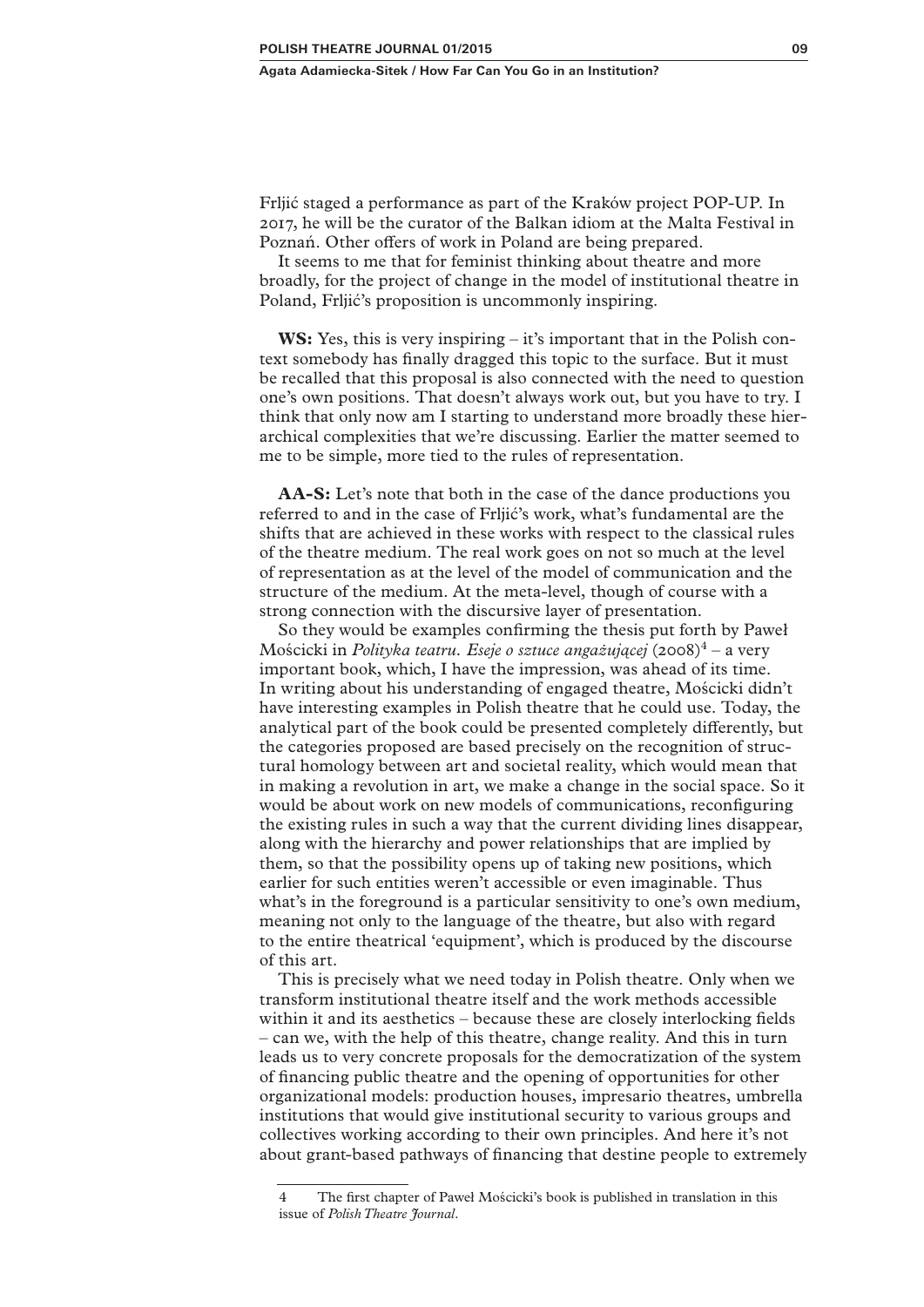precarious employment relationships.

Why should repertory theatre – a 19th-century bourgeois monument, completely anachronistic today – be the only institutional model to be identified with public theatre? Why should more than 90 per cent of public funds support the functioning of this model exclusively, which today artificially divides theatre from the field of visual and performative arts, closing it in a silo of an organizational form that is no longer adequate, not only retarding its artistic development but also limiting its potential interactions with society and its institutional surroundings? Why must the only method of serious, long-term functioning in the space of Polish theatre be breaking into the system of repertory theatre, which is a theatre of the director and company director – with all the attendant consequences? Why should public theatre be defined as such with regard to who is the organizer and what is its institutional form, and not with regard to its significance for society and the type of work it undertakes?

**WS:** I would be very eager to experiment with other models of employment, production and collaboration. I have the impression that this would create a solution that's beneficial for all. It would question the accursed dilemma of farce or avant-garde. It would call into question the compromises related to the mission of an institution that must be for everyone. It would allow a place to be found for everyone, without restricting the audience's access to the very phenomena that it desires. And I say this as an employee of an institution who realizes its demands, benefits and limitations.

**AA-S:** Let's return to the 'feminist shift' in Polish theatre. We still haven't talked about what may be the most distinct phenomenon: Marta Górnicka's Chorus of Women. This is a project that emerged outside repertory theatre, in a completely separate organizational form and a different model of work. What is your opinion of the Chorus?

**MG:** I'm ambivalent – I guess that's how you could put it. The Chorus creates a certain problem for us, probably of the extremely serious type that appears here. It's not even about the message itself, because here of course there is a great deal of humour – laughter is one of the strategies Górnicka uses – but about the fundamental relationship between the director and the singers. Here there is a kind of violence, extreme control. I also have the feeling that in our *Jackie* we said earlier certain things that were heard and adopted by critics only on the occasion of the Chorus of Women – when they appeared in an exhibited place, when they were packaged appropriately in PR terms. This is more a remark addressed to the critics, but it's related to the functioning of the Chorus of Women, to its brand of breakthrough feminist enterprise in the history of Polish theatre.

**WS:** Here we return to the question of PR as a tool for harnessing revolutionary energy and channelling it in market-based mechanisms. I think that to a large degree that's how it happened with the Chorus: it didn't operate on the level of inspiring any change in Polish theatre, but it became a brand – even an export brand. If Warsaw wants to be snobby about its feminism, it goes to see the Chorus, which has just got back from a festival abroad.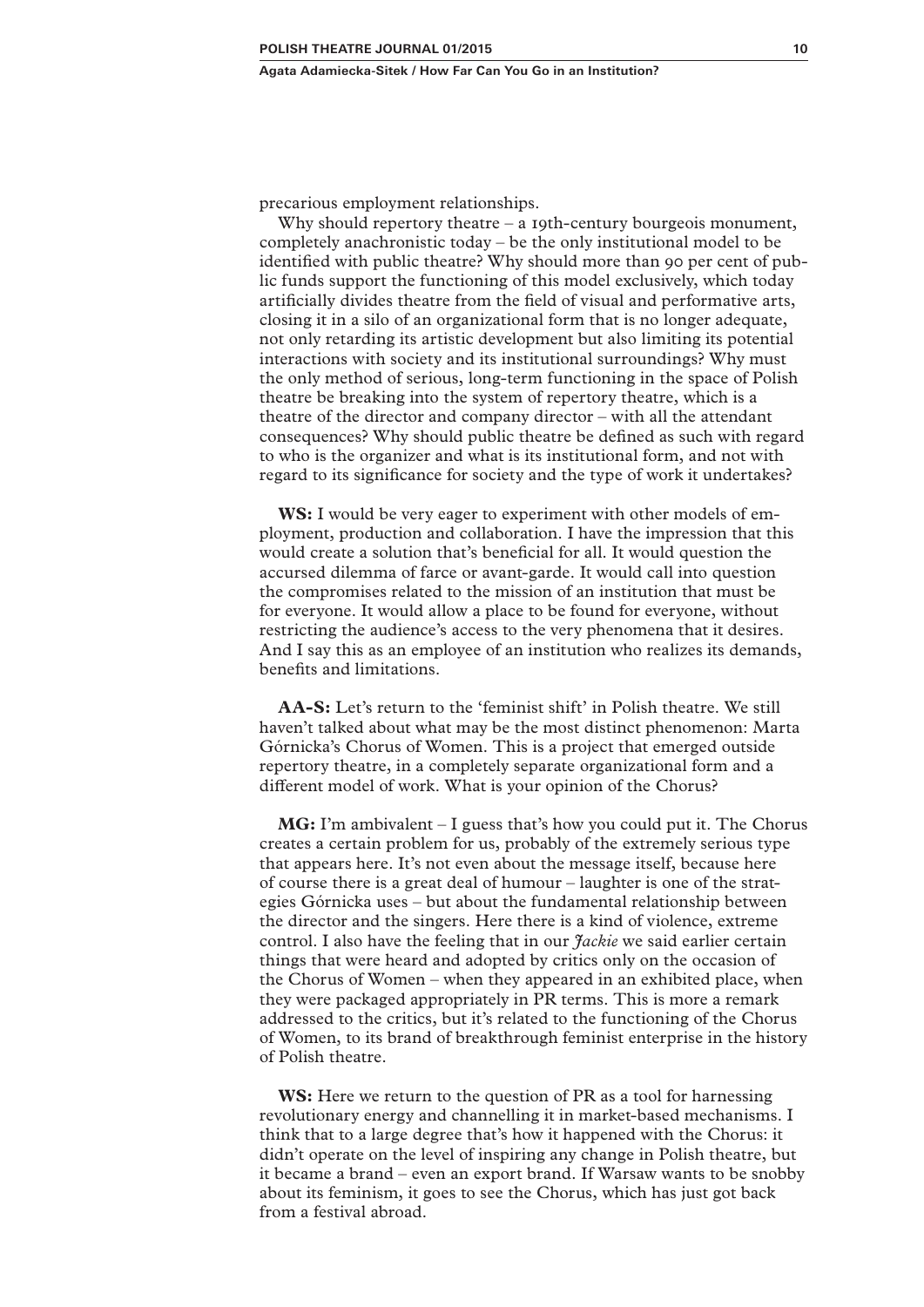**AA-S:** Yes, this is a certain problem. The Chorus and its message were needed here, in Poland, in the Polish provinces. Not only in Polish theatre, but in Polish society, because it brought up the problems of women who live in this culture. I'm thinking in particular of the *Magnificat*, in which they analyse the power relationship that the Catholic Church spreads out over women's bodies, over their lives, in Poland. The show premiered two years before the church announced that 'the ideology of gender' is another totalitarian ideology threatening the survival of the Polish nation, in the hope, as I understand it, that it will provide a substitute for communism and the church will once again be able to unite the community of Poles in the name of a battle with systemic evil. And later came the Chazan affair<sup>5</sup> – a symbolic example of that universal violence that the church and its fanatical adherents use against women. That makes it all the more visible how important productions such as *Magnificat* are.

Meanwhile, the Chorus has played decidedly more abroad than here, winning prestigious awards at successive festivals, and if it plays here, it's most often in Warsaw, in the headquarters of the Theatre Institute. Again, to a certain degree, things fell apart over institutional-financial questions, because it's uncommonly hard to take a show with twenty-five people around Poland. It's a lot easier to get money to create a project than to run it. But I also think that we were lacking in determination– I say 'we', because I was involved in this project from the start – and also to a certain degree in consciousness or even will.

**WS:** For me, the fundamental problem is the presence of Marta Górnicka on stage, which turns the Chorus's appearances into a public display of training. And here this lack of distance that Milena was talking about is really revealed. On stage, you see fantastic female personalities, but all of them are subject to this training, they're restricted. I also have the feeling that at the layer of message, the Chorus stops at the level already known to us of a story of trauma, that it doesn't take the next step and as a result doesn't act as an emancipatory experience. I also have a problem with the formula of an exclusively female work. With the assumption that here in a group of just us girls, we'll sing about how bad it is for us, how the patriarchy squeezes us so terribly, and in this way we'll affirm each other. I believe that if we don't make feminism into a common cause, if we don't make it cohesive with other emancipatory discourses, we're destined to lose. Of course, I can allow myself the kind of audacity like in this evening's performance of *Auntie*, that we act on our own, and we don't need the boys, but I wouldn't want do to further productions that way.

**AA-S:** I'm not in an entirely comfortable situation to defend the Chorus, because it's nevertheless to a certain degree a voice from inside [AA-S was a dramaturge at the project]. But I'll try to present briefly the most important arguments. The Chorus's appearance had that

<sup>5</sup> The Chazan affair – a case, notorious in the middle of 2014, of a gynaecology and obstetrics professor, director of one of the biggest hospitals in Warsaw, who by invoking the conscience clause refused to perform an abortion on his patient, thereby forcing her as it were to deliver though her foetus was heavily genetically damaged (the baby lived for ten days). The doctor was dismissed.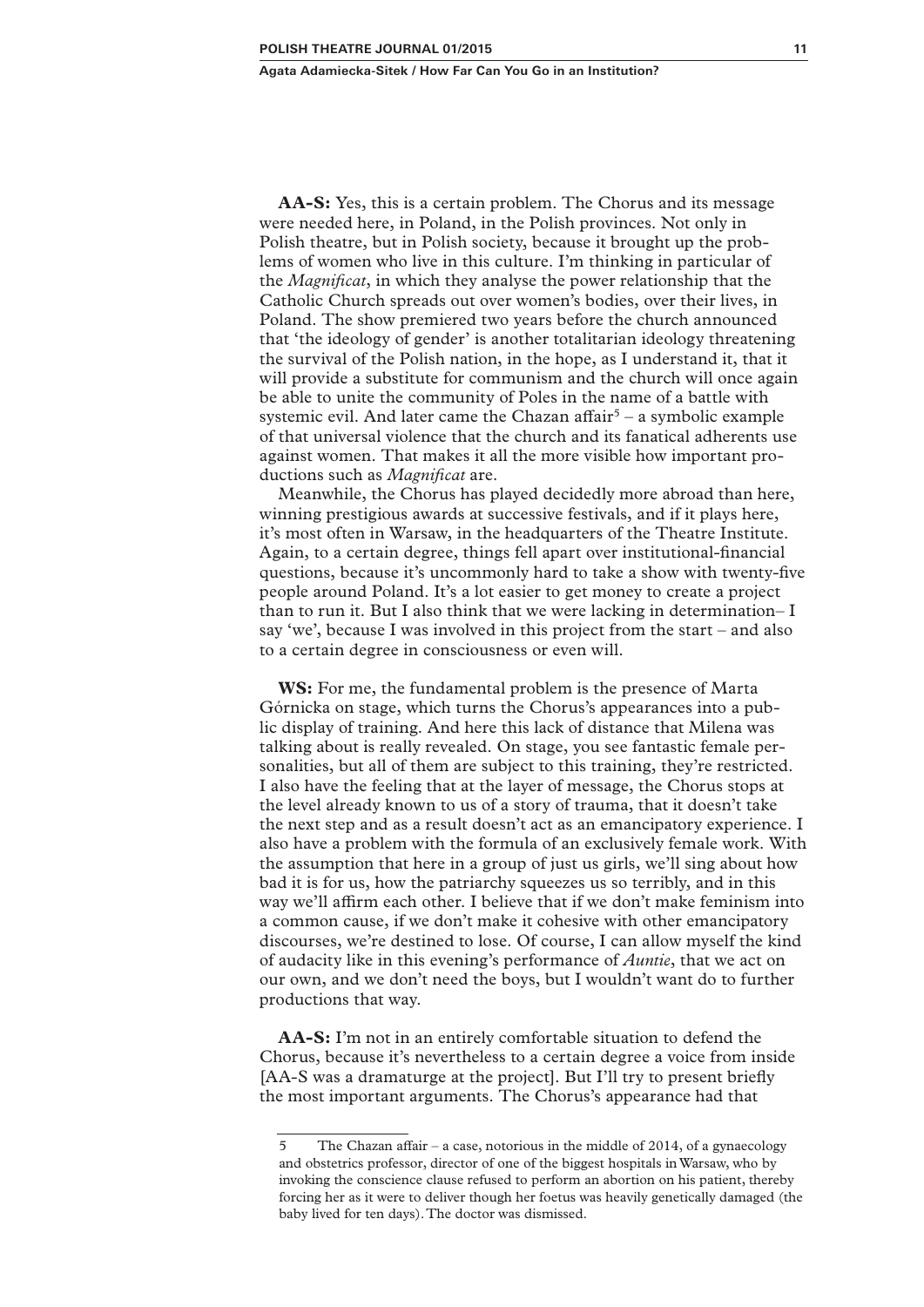### **Agata Adamiecka-Sitek / How Far Can You Go in an Institution?**

audacious and provocative character that we were talking about earlier – and with regard to the entire Western theatre tradition. It was an obvious reference to the ancient chorus – also in the textual layer, because in the first production *Antigone* was important [*This Is the Chorus Speaking*, 2010], in the second *The Bacchae* [*Magnificat*, 2011]– as that single-gender male institution. Instead of a male protagonist, the stage has been ostentatiously taken over by women, mostly amateurs, with their radically feminine, commentating message. With one blow this has struck at tradition and the contemporary state of professional, artistic theatre. All the more so as these women, under the leadership of a director-coryphaeus, had the perfect form and technique, developed in an original training programme. What's most important, acted here precisely on the level of form, of theatrical language, which arose between the body, the voice and all its registers, and language as a reservoir of stereotypes and the most effective tool of power.

When it comes to Marta's position, toward the members she is undoubtedly violent, though this authority is here readable and strongly presented. That which in the traditional director's theatre is hidden behind representation here becomes one of the subjects. From the start, it was clear that this isn't a formula that can be repeated in further productions. That's why *Requiemachine* [2013], based on Władysław Broniewski's texts and taking up questions including neoliberal employment relationships, the final alienation of the subject from the means of production and the lack of a plan for systemic change – is executed with a mixed, majority-male cast. Marta's next projects, although they take advantage of the form developed with the Chorus, open up to other spaces. Her Israeli social project is very interesting; she did it with male and female Israeli army soldiers, with Arab and Israeli mothers and children.

But I have to admit to one thing: The Chorus of Women as a whole worked on – and is working on – Marta Górnicka. None of the women singing in the Chorus, even if she were the biggest individuality on the stage, will be remembered individually; any of them can be replaced at any moment. Marta's other collaborators are similarly invisible. In this dimension, this is a project that really hasn't changed the relationships in the director's theatre.

**WS:** To the question of what comes next, I think you have to answer it's combining contradictory strategies: work at the foundations, and terrorist operations. Work at the foundations must go on, meaning within the framework of institutions. I'm not convinced that institutions are in the end reformable, but are certainly so to some degree. It's just that in Poland, it's about blowing up the monopoly of the institution – which you mentioned.

**AA-S:** And not only in Poland, it seems. In 2007, Josette Féral's book *Voix de femmes* came out, with more than thirty interviews with women working in theatre in the West. These are creators who come from various backgrounds, various generations and various countries: from Franca Rame, born in 1929, through Helgard Hang, a member of Rimini Protokoll. There's one thing in common in all these interviews: disappointment with the institution of the theatre, the experience of discrimination and, for the majority, a decision to work on the margins of the system or completely outside it.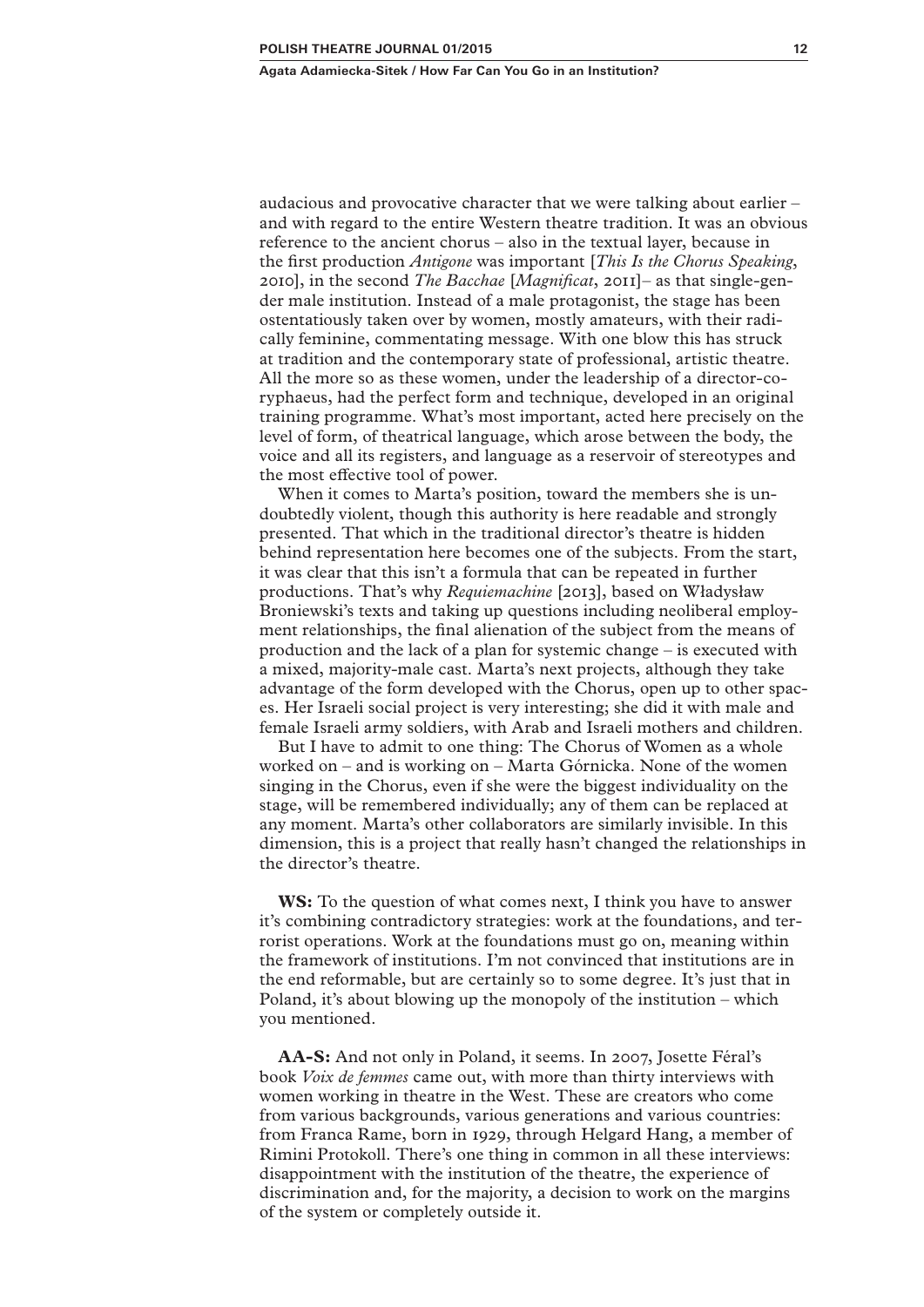## **WS:** Exactly!

**AA-S:** Of course, we must be very careful here. It's not about a simple reduction of the share of institutional theatre, because on the other hand institutions guarantee relative security for culture. In today's system, it's very hard to liquidate an institution; there are full-time employees ready to fight for their jobs, and so on. A simple transition to a grant system – as happened at a certain moment in Holland, and which is described by Dragan Klaić in his book *Resetting the Stage: Public Theatre Between the Market and Democracy*, threatens that at the moment of a crisis in public finances, a single effective decision-making process will liquidate half of culture, because the amount to be distributed in competitions will simply be reduced.

But we have to find a clever way to democratize and diversify the institutional forms of the theatre that we consider public. We have to allow creators to organize themselves in the institutions that they need for work, in institution-ideas. To make active and flexible institutionalization possible for collectives and creative groups. But that means that repertory theatres will have to move over, to give up a little space; some portion of them may have to be liquidated, with an iron-clad guarantee that the subsidies designated for theatre won't shrink but will grow to the degree possible. Theatre can be a space for practizing radical democracy, and at the same time, in this systemic model, there is space to care for the crisis of representative democracy in which we find ourselves. Today's repertory theatres are 'court institutions', which in the best case are governed by 'enlightened rulers', who see what is good for the people and how much they can be told about the politics the leader practices.

A shocking proof of this state of affairs was supplied recently by Jan Klata in the interview he gave Dariusz Kosiński.<sup>6</sup> He admitted that the reason he publicly explained his decision to stop work on *Nie-Boską komedią. Szczątkami* [*The Un-Divine Comedy: Remains*] directed by Frljić – that is, the safety of the cast – was only a pretext to be able to withdraw from the entire situation without losing face. I mean, Klata sort of didn't realise that security is actually the first alibi in situations of the violation of democratic freedoms in many of today's disputes over world views. Quite obviously, he also doesn't understand that in revealing his actions so ruthlessly, he reveals not only his own cynicism, but also his complete lack of understanding of the role of a public cultural institution.

Meanwhile, in a situation of a shrinking public space under the influence of its persistent neoliberal colonization and conversion into a sphere of capitalistic production and consumption, this role is inexorably growing. It's cultural institutions that should create the conditions for questioning the ideological foundations of the consumerist society and make possible practices that challenge the hegemony. This function was not performed by court theatres. The feminist revolution in the theatre has to be executed in parallel with the struggle for democratization of the theatre.

**WS:** That's why the feminist shift, which was to happen as a result of the entry into the theatre of a group of woman directors, didn't in fact

<sup>6</sup> See 'Nothing Else Matters: Jan Klata in Conversation with Dariusz Kosiński' in this issue of *Polish Theatre Journal*.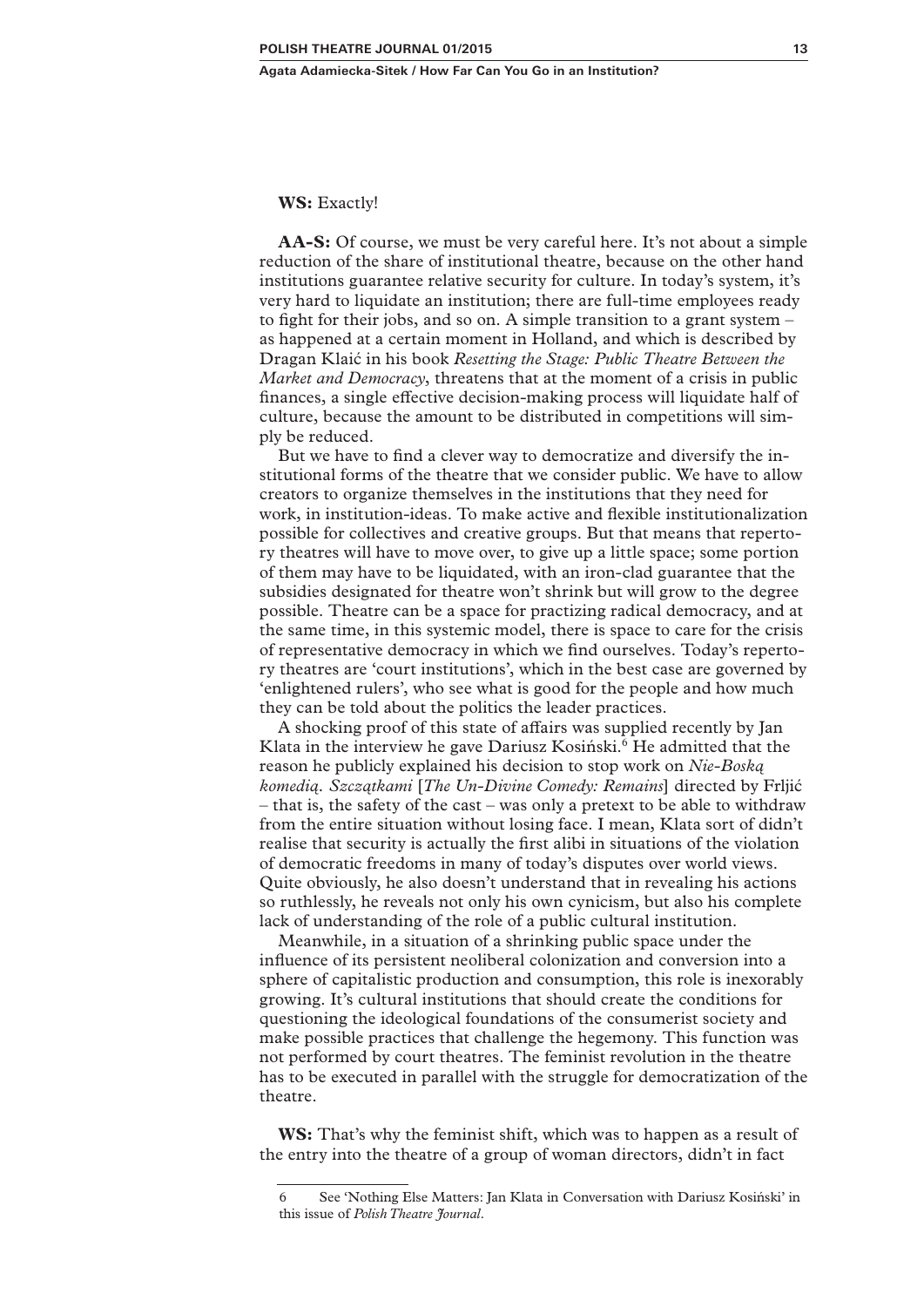happen. In repertory theatre, the director – regardless of gender – equals authority, equals no negotiations, equals an individual delineation of the ideological message of the production, equals all-but individual authorship of a work that should be by nature collective. We're still submerged in these mechanisms of violence. We're still asking ourselves: How far can you go in an institution?

One thing is no less important in relation to the strategy of working at the foundations and terrorism. It must also be accompanied by a certain work around discourse, based on a merciless pointing out of sexist practices in all areas of life. There's no need to fear embarrassment. Women are very often laughed at; that's one of the most effective tools of misogyny. Agnieszka Graff wrote about this long ago in *Świat bez kobiet*: You have the right not to laugh at a sexist joke, only if you don't laugh, you're immediately one of those sad chicks, you're not a cool colleague. Meanwhile, the way productions on feminist subjects are treated in Poland is reprehensible. Rarely does anyone discuss them; most often they're just mocked.

**MG:** After *Jackie*, we heard from our male colleagues – 'Is it my problem that you're having your period? Do you really want to talk about that on stage? What's all this feminist gymnastics leading to?' These weren't stupid people; it was more a sort of – I swear – an avant-garde.

**WS:** That's right, we heard constant arguments that it didn't matter. That it was shameful to discuss this. It's really easy to make a person ashamed by such a trivializing attack on his or her work. It's a certain defencelessness.

**AA-S:** The subject of laughing at women allows us to return to Fredro's *Auntie*. It's written in such a way that you have to laugh, because how can you not laugh at a character who's a woman over fifty, who believes that all the men surrounding her have suddenly begun to burn with passionate love for her. If you don't laugh, you don't have any distance, and there must surely be something missing in your life.... Nothing, no operation by the director can defend [the character] Małgorzata. Unless it's a gesture as radical as yours this evening. And – what's most important – the play is so trivial that it's absolutely innocent. That means the question becomes totally depoliticized, and after all the patriarchal, conservative, misogynistic world order comes to be confirmed here yet again.

**WS:** Right, here there's a stalemate because of this triviality. After all, what's the problem? This is a comedy about nothing. And Małgorzata is a warm, charming creature, who doesn't hurt anyone and, in the end, nothing bad happens to her. Dear lady, where's the problem? Well, and we're stuck in hell! Because this is – if we listen precisely and, for a moment, halt this dance of words and the constant motion of plot twists – a story about a woman who to others appears to be a restless, repulsive old bat. And this construct, of course, harms women. Meanwhile, the triviality blocks all critical examination. On the other hand, it's interesting that it's so intensively argued that this play has a deeper level, as the indefatigable Professor Kucharski, whom Boy [the writer Tadeusz Boy-Żeleński] so rightly mocked, once pointed out. Really, in this charming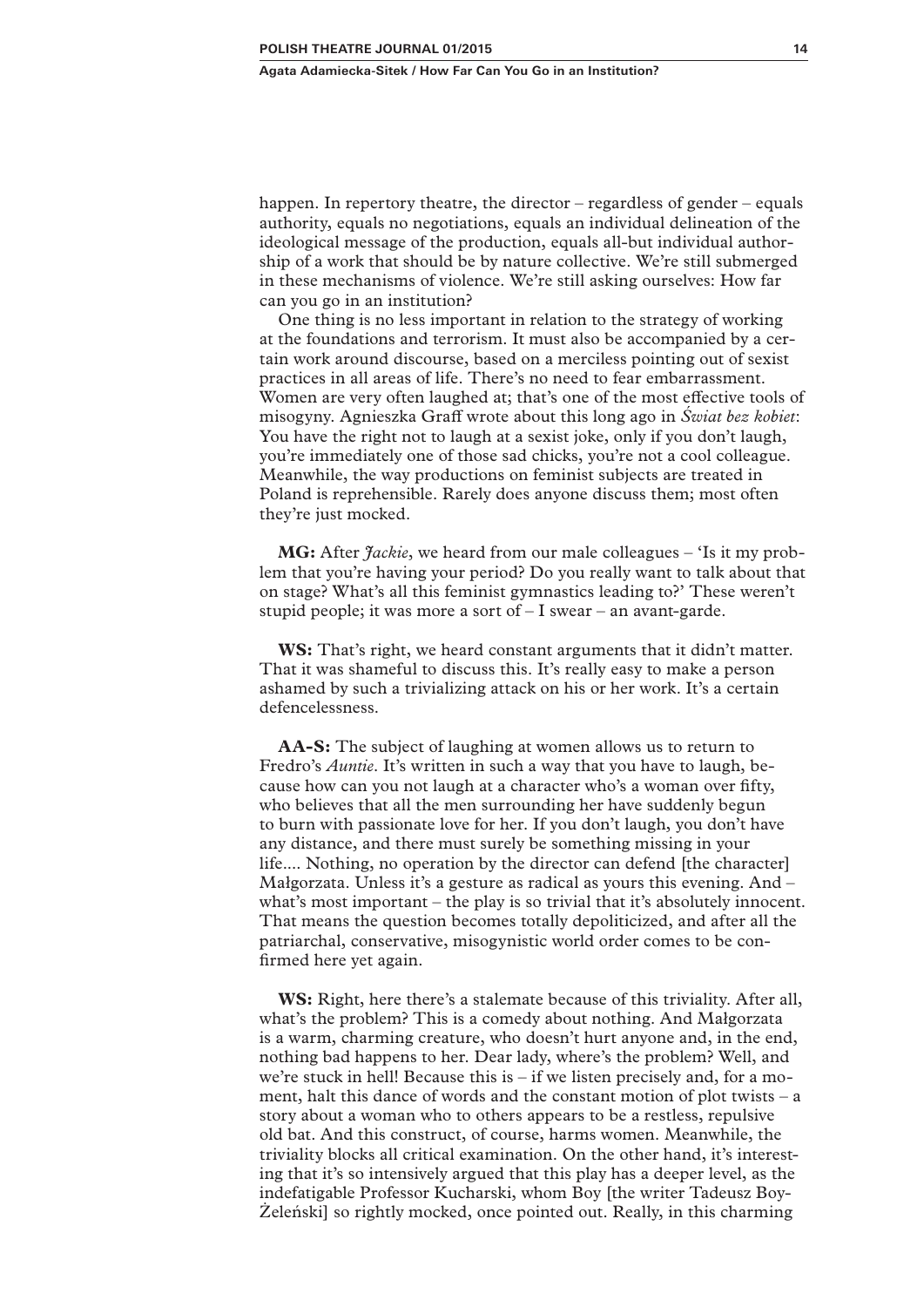manor house there is hidden a wounded insurgent – this is how Kucharski interpreted the character Edmund-Astolf. Fredro couldn't write about him, so he wrote about the auntie – this ostentatiously trivial subject was supposedly intended to make the reader aware that the writer wanted to, but couldn't, speak about that which is most important: about Poland. And we're back in hell! Wherever you look: checkmate. Chicks versus banners.

And that's precisely what's happening in Polish politics, including cultural policy, with women and with the problems of women. Let's pose it radically: what's an unwanted pregnancy in comparison to Smolensk [the crash of the Polish presidential jetliner in 2010]? What's an unwanted pregnancy compared to, on the other hand, the propaganda of success of the last quarter-century? It seems to me that it's precisely in this way, among others, that our culture shames, denigrates and humiliates women.

**AA-S:** As we wrap up, I'd like to pull out one more subject and return to what I considerer the founding narrative, which is the image that interests us of Krzysztof Warlikowski's *The Taming of the Shrew*. The first production that was described – often with offence and dismissively, but often with recognition – as feminist. In fact, the subject of women's experiences in the patriarchy was taken up here with the greatest seriousness. From today's perspective, I see this deeper sense of that founding narrative. An open subject of the presentation is the oppression that a woman meets in a patriarchal culture – and by the way, a fantastic lecture on the subject of the performative nature of gender. But the production has a deeper level – as does *Auntie*, not to compare the two. It actually describes how in Western patriarchal culture, male-male love is stifled and displaced. About how this is a truly emancipatory need of the director, which can't be discussed directly.

This is revealed in the constant second narrative stream of this production, which takes place somehow under the rough, effective action, but every so often disturbs it, causing an unexpected and disorienting interruption. Remember those scenes of stagnation where nothing is happening, on stage the protagonists are dancing slowly to a solo on the accordion? They're not even looking at each other, but their bodies are connected by a kind of indescribable tension. Or when they start to exchange clothes in one of the many identity and class charades the plot is full of. Slowly, this time looking each other in the eye, they take off their clothes, drawing this scene out into infinity. This is precisely a story about homo-social desire in a world in which men support men and treat them as the only entities of social exchange, but they can't desire one another.

Yet in each successive production, Warlikowski developed and drew out this precise narrative, forced by circumstance to discard the open one – the feminist one – and "stealing" its emancipatory potential. Polish theatre – mainly because of Warlikowski and director Krystian Lupa – has said all there is to say about male-male love. Uncensored, unrestricted. This intermeshed tightly with world-view shifts, with real comings-out in the public sphere, and together it has worked very significantly for gay liberation. Gay, but not lesbian. They've made their own theatre. We haven't.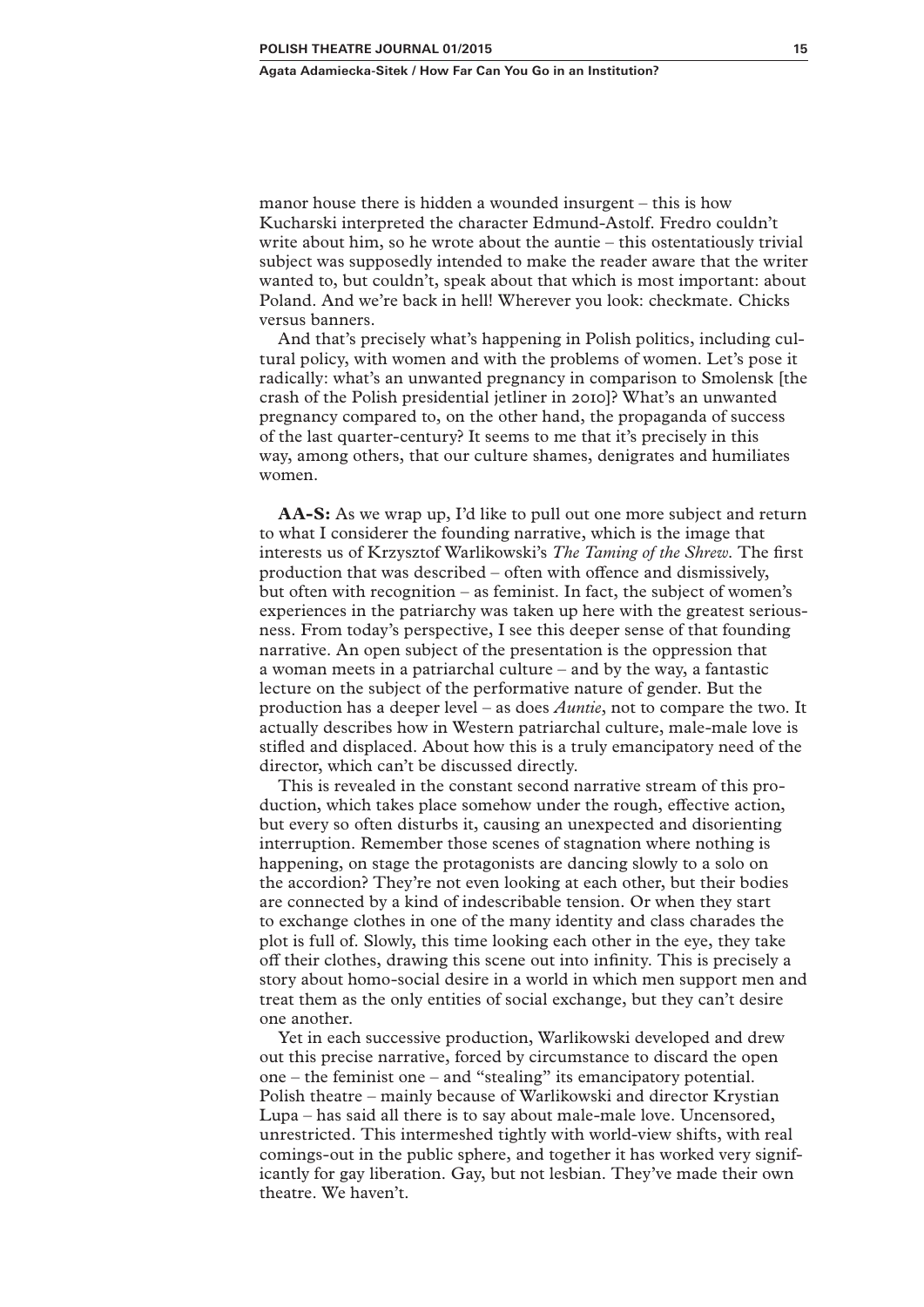**Agata Adamiecka-Sitek / How Far Can You Go in an Institution?** 

**WS:** And the winner takes all. Let's say it clearly: It's wonderful that in Poland people have managed to make a theatre beyond all that monstrous traditional conservatism that dominates here. But somehow it has turned out that this achievement sometimes happens at the cost of women. The emancipatory energy of Polish theatre has been completely redirected, the female kind is passé, boring. I'm filled with regret when in some productions that bravely explore non-hetero-normative male narrations, women play stereotypical roles or are tossed into a camp schematic of dolls. Similar things happen with various qualities related to the body – the male body in the theatre today can be beautiful, ugly, weak, but also desired in an affirmative way; it's liberated from clichés, it becomes truly non-normative. This seizure is a strand that's very difficult to take up. But I'm going to insist that one can cheer wholeheartedly for the gay recapture of the stage yet still say 'Give it back'.

**AA-S:** But the answer will be 'Do it yourselves'. Why have they pulled this off, while we're still just shadow-boxing?

**WS:** For institutional reasons – that's clear. As a woman you always have to leap into something, you can't wait for the system to adapt itself to you. Men here are allowed to do much more.

**AA-S:** Meaning homosexual directors have made their theatre, because as men they were at home in the institution?

**WS:** That's how it looks. Meanwhile, investing in feminism in Polish theatre is completely unprofitable. It destines you to ridicule and alienation.

*Translated by Nathaniel Espino*

**Weronika Szczawińska, PhD** (1981) – theatre director, dramaturge, cultural studies scholar and translator from English. A graduate of the Inter-Faculty Individual Studies in the humanities programme at the University of Warsaw (2007), she studied directing at the Aleksander Zelwerowicz National Academy of Dramatic Art in Warsaw. In 2007 made her debut at the Polski Theatre in Warsaw, staging *Liberation – Rehearsals* after Stanisław Wyspiański. Among the plays she has directed are Elfriede Jelinek's *Jackie: Death and the Maiden* (Stefan Jaracz Theatre, Olsztyn, 2008), Tadeusz Różewicz's *White Marriage* (Stefan Żeromski Theatre, Kielce, 2010), *How to Be Loved*, based on Agnieszka Jakimiak's text inspired by the Kazimierz Brandys story and the Wojciech Jerzy Has film (Juliusz Słowacki Baltic Drama Theatre, Koszalin, 2011). In 2014 she directed *Genius in a Polo Neck* at the National Stary Theatre in Kraków.

**Milena Gauer** (1981) – actor at the Stefan Jaracz Theatre in Olsztyn (since 2005). Also collaborates with the Dramatyczny Theatre in Warsaw, Łaźnia Nowa theatre in Kraków and the Jerzy Szaniawski Theatre in Wałbrzych.